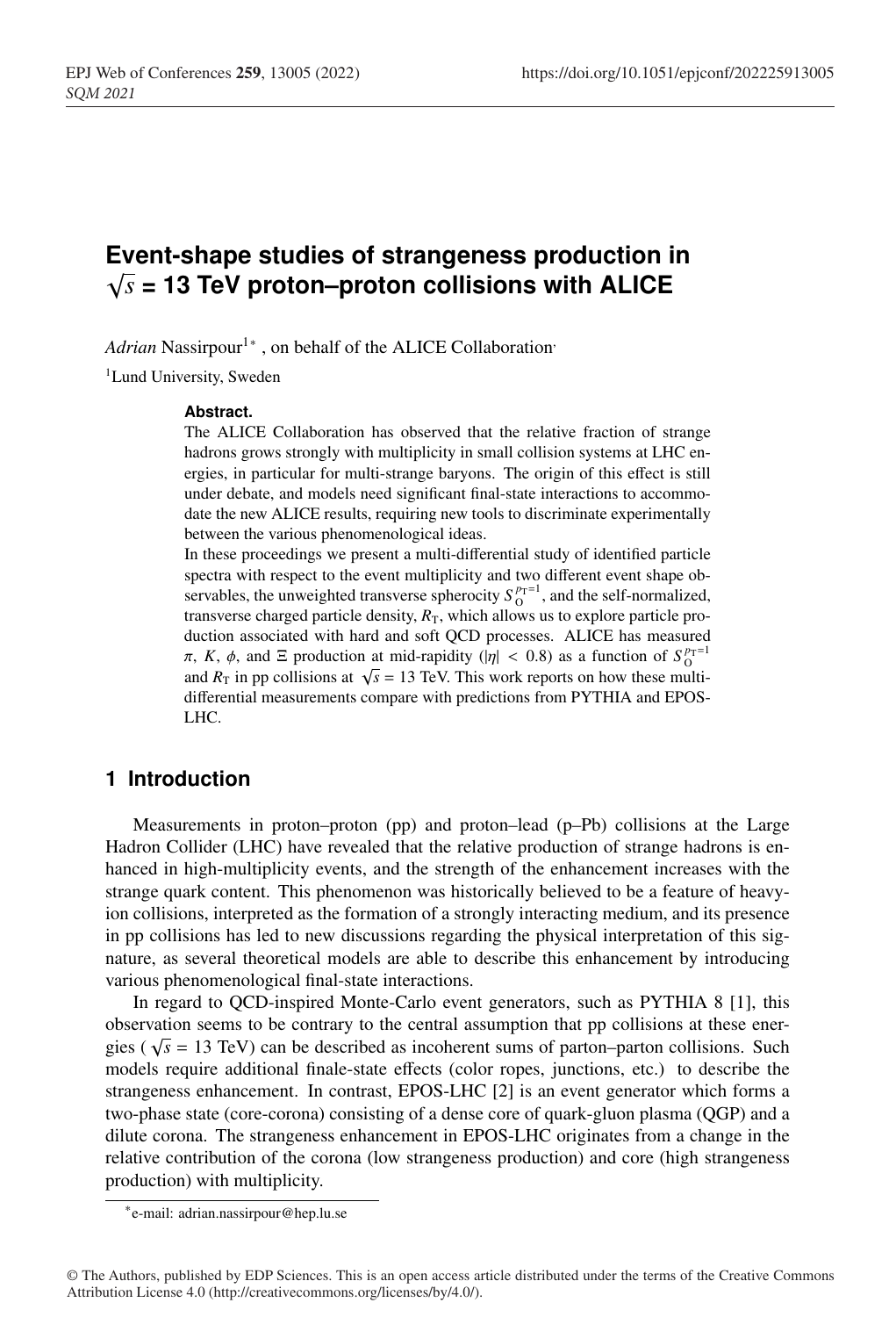New, multi-differential observables are needed in order to distinguish which of these models most accurately describes hadronization in high-multiplicity small-systems collisions; specifically to understand whether the final-state multiplicity is the driving force for the enhancement of strange hadrons, or if both the multiplicity and strangeness enhancement are driven by underlying phenomena that are currently not well understood. This contribution presents results from A Large Ion Collider Experiment (ALICE) on strange particle production as functions of the transverse spherocity,  $\hat{S}_{O}^{p_T=1}$ , and the self-normalized charged-particle density in the transverse region,  $R<sub>T</sub>$ , which relate to the event topology and the underlying event activity respectively.

# **2** Particle production as a function of spherocity  $S_{\bf O}^{\,p_{\rm T}=1}$

Events can be categorized according to their azimuthal event topology. The unweighted transverse spherocity,  $S_0^{p_T=1}$ , is used to quantify the azimuthal distribution of tracks, and is defined as:

$$
S_{\text{O}}^{p_{\text{T}}=1} = \frac{\pi^2}{4} \min_{\hat{n}} \left( \frac{\Sigma_i |p_{\text{T},i}|_{p_{\text{T}}=1} \times \hat{n}|}{N_{\text{trks}}} \right). \tag{1}
$$

 $S_{\text{O}}^{p_{\text{T}}=1}$  is measured using all tracks in each event,  $N_{\text{trks}}$ , and yields a value between 0 and 1.  $S_{\text{O}}^{p_T=1}$  is calculated using charged-particle tracks that have a transverse momentum  $p_T$  greater than 0.15 GeV, although in Eq. 1 the weight factor for  $p<sub>T</sub>$  is set to 1 (hence "unweighted"). The  $S_0^{p_T=1} \rightarrow 0$  limit represents azimuthal topologies with back-to-back jet structures mainly dominated by a single hard scattering, and the  $S_O^{p_T=1} \rightarrow 1$  limit describes event shapes where particles are isotropically distributed due to multiple softer collisions. In these proceedings, the Jetty and Isotropic event samples are defined as the bottom and top 20% quantiles of the  $S_{\text{O}}^{p_{\text{T}}=1}$  distribution, respectively. The interpretation of the results relies on the premise that the azimuthal topology reflects the main mode of particle production.

The selected events are also required to be in the top 10% high-multiplicity quantile, estimated at mid-rapidity ( $|\eta|$  < 0.8), as well as having at least  $N_{trks} \ge 10$ , in order to maintain sensitivity to the event topology. There are also  $S_0^{p_T=1}$  studies performed where the multiplicity is measured at forward rapidity, which are discussed in further detail in Ref. [3].  $\pi$ ,*K*,*p* are identified via the specific energy loss d*E*/d*x* and the time-of-flight (TOF).  $\phi$  and  $\Xi$ yields are then extracted from invariant mass distributions of their identified decay daughters  $(\phi \to K^+K^-$  and  $\Xi^-[\Xi^+] \to \pi^-[\pi^+] + \Lambda[\bar{\Lambda}])$ .

#### **2.1 Results**

The *K*-to- $\pi$ ,  $\phi$ -to- $\pi$  and  $\Xi$ -to- $\pi$  ratios as a function of  $S_{\text{O}}^{p_T=1}$  are all presented in Fig. 1. EPOS-LHC is able to qualitatively describe the  $K$ -to- $\pi$  trend, but neither EPOS-LHC nor PYTHIA is able to describe the  $\phi$ -to- $\pi$  and  $\Xi$ -to- $\pi$  ratios as a function of  $S_{\text{O}}^{p_T=1}$ . However, both EPOS-LHC and PYTHIA are able to qualitatively describe the double-ratios (lower panels), which suggests that the simulations capture most of the  $S_{\text{O}}^{p_T=1}$  selection but overestimate/underestimate the general enhancement of strange particle production in highmultiplicity events.

Both the  $K/\pi$  and  $\Xi/\pi$  ratios highlight an overall relative enhancement of K and  $\Xi$  hadrons compared to pions in Isotropic events, and a suppression in Jetty events. This suggests that strangeness enhancement in high-multiplicity pp collisions is driven by the multiple softer collisions found in isotropic topologies, rather than hard processes. The  $\phi$ -to- $\pi$  ratio suggests that the  $\phi$  meson production is mostly insensitive to  $S_{\text{O}}^{p_T=1}$ , which differentiates it from other strange particle species.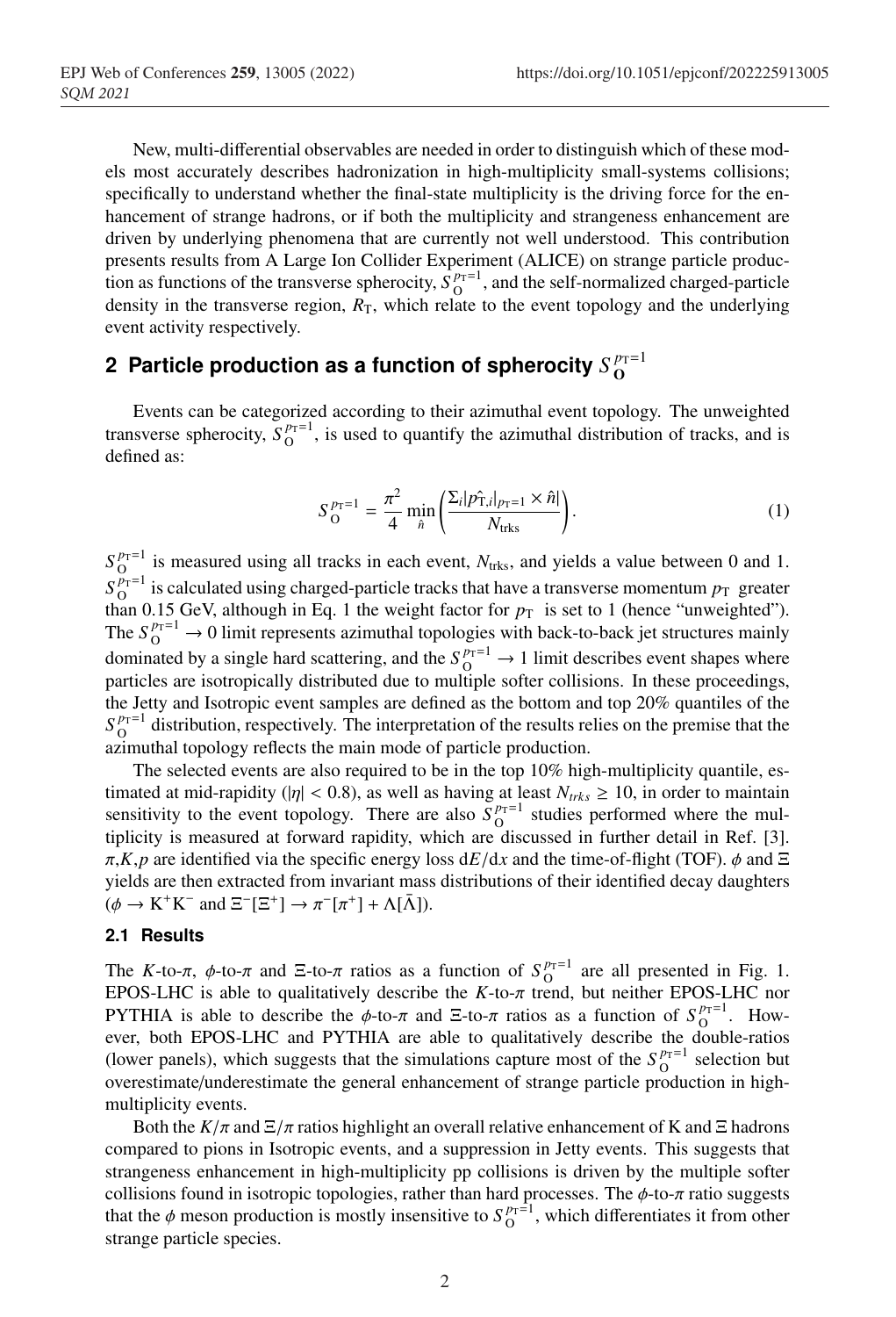

Figure 1: *K*-to- $\pi$  (left),  $\phi$ -to- $\pi$  (middle) and Ξ-to- $\pi$  (right) ratios as a function of  $p<sub>T</sub>$  in bins of  $S_O^{p_T=1}$ , for Jetty (red), Isotropic (blue), and  $S_O^{p_T=1}$ -integrated (black) events. Lower panels show the ratios to  $S_{\text{O}}^{p_T=1}$ -integrated. The results are compared to predictions from PYTHIA8-Monash (solid lines) and EPOS-LHC (dashed lines).

### **3 Particle production as a function of**  $R<sub>T</sub>$

The purpose of the  $R<sub>T</sub>$  analysis is to estimate the strange particle production as a function of the size of the underlying event (UE), relative to a hard probe. The events are cut into different azimuthal segments relative to the azimuthal angle  $\varphi$ <sub>L</sub> of the leading track (which has a  $p_T \geq 5$  GeV/c requirement to ensure that a hard scattering occurs).

The "Toward" region is located around the leading track, where  $|\varphi - \varphi_L| \leq \frac{\pi}{3}$ . The particle production in this region is dominated by jet fragmentation due to the hard scattering, in addition to the soft collisions in the UE. The "Transverse" regions are located perpendicular to the leading particle, where  $\frac{\pi}{3} < |\varphi - \varphi_L| < \frac{2\pi}{3}$ , and the particle production in these regions will almost be a pure sample of the UE (with possible local fluctuations due to initial-and final state radiation).

 $R<sub>T</sub>$  is defined as the self-normalized charged particle density in the transverse region,  $R<sub>T</sub>$  $N_{\text{tracks}}^{\text{Transverse}}/\langle N_{\text{tracks}}^{\text{Transverse}} \rangle$ . With  $R_{\text{T}}$ , one is able to control the size of the UE relative to the hard scattering. Events with  $R_T < 1.0$  have a smaller-than-average UE, and vice versa for  $R_{\rm T} > 1.0$ . Particle momentum spectra are then measured in different  $R_{\rm T}$  classes in order to estimate the impact of the UE on strange particle production.

#### **3.1 Results**

As seen in Fig. 2, the strange hadron yields in the Toward region show a significant dependence on  $R<sub>T</sub>$ . This indicates not only that the relative strange particle production rate is proportional to  $R<sub>T</sub>$ , but also that the relative strange particle production rate due to jetfragmentation is fundamentally different from the same production rate in the UE. Furthermore, the relative yields in the high- $R<sub>T</sub>$  events in the Toward region approach the values of the  $(K, \phi, \Xi)$ -to- $\pi$  ratios found in the Transverse Region, although the  $R<sub>T</sub>$  dependence in the Transverse region seems to be diminished. Notably, there is a very large modification of  $\phi$  and  $\Xi$  hadron yields in the Toward region for events with large underlying event activity, with respect to the  $R_T$ -integrated spectra. This implies that at high- $R_T$ , the contribution from the hard scattering is relatively small to the contribution from the UE, suggesting that the enhancement of strange hadrons at high-multiplicity pp collisions originates from the UE.

Contrasting the two models, both EPOS-LHC and PYTHIA qualitatively describe the *K*-to-π ratio, but neither is able to accurately predict the enhancement of  $\phi$  and Ξ hadrons in high- $R_T$  events. EPOS-LHC qualitatively reproduces the general trends going from low